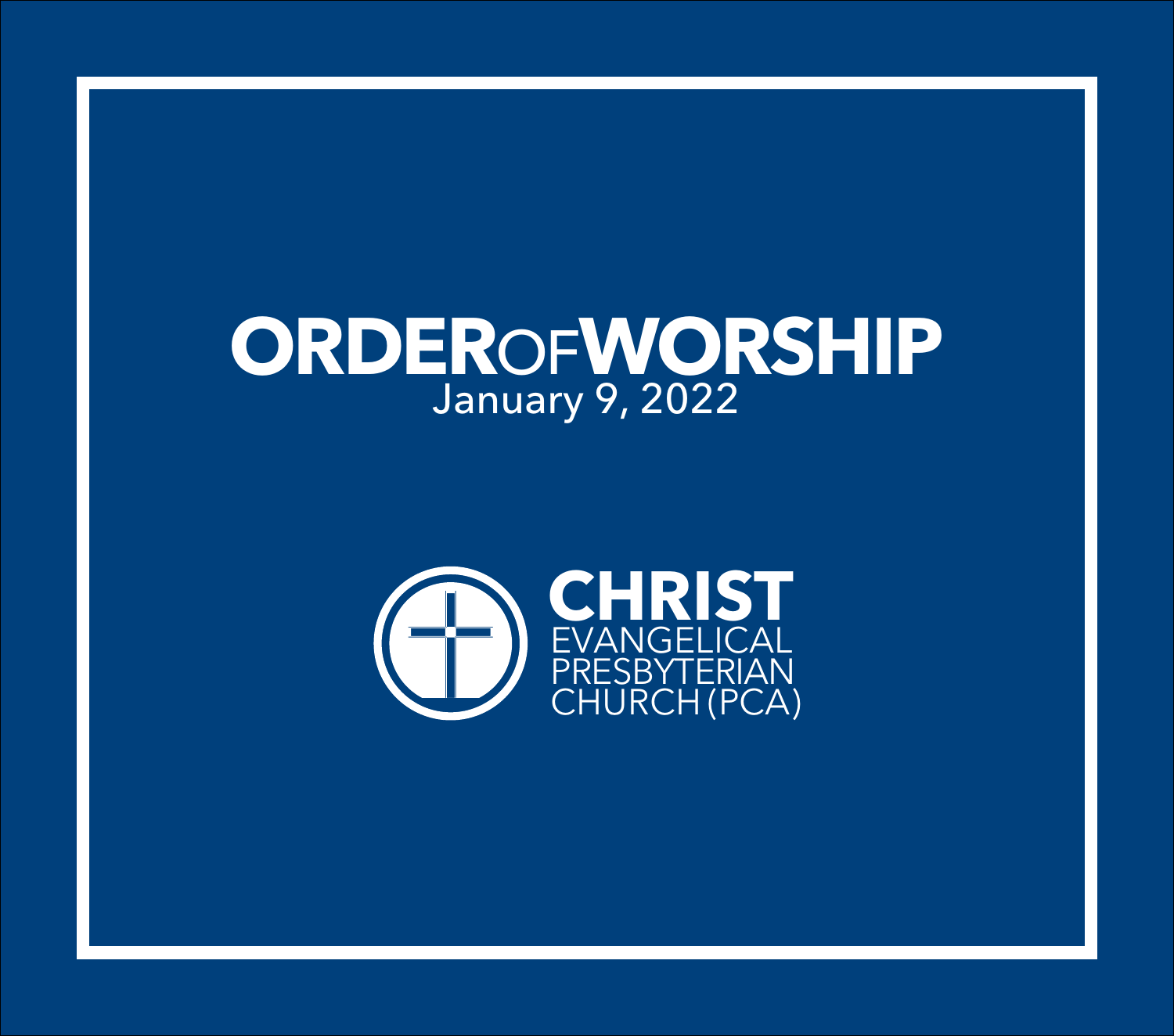# **ORDER OF WORSHIP** January 9, 2022

# **Prelude**

### **Welcome**

To all who are weary and need rest; To all who mourn and long for comfort; To all who feel worthless and wonder if God cares; To all who fail and desire strength; To all who sin and need a Savior; To all who hunger and thirst for righteousness; And to whoever will come–

This Church opens wide her doors and offers her welcome in the name of the Lord Jesus Christ.

# **Call To Worship Psalm 29:1–2**

Minister: Ascribe to the LORD glory and strength. Ascribe to the LORD the glory due his name; worship the LORD in the splendor of holiness.

Let us worship the Lord together!

# **Hymn Of Praise**

# **Holy, Holy, Holy**

Holy holy holy Lord God Almighty Early in the morning Our song shall rise to thee Holy holy holy merciful and mighty God in three Persons blessed Trinity

Holy holy holy all the saints adore thee Casting down their golden crowns Around the glassy sea Cherubim and seraphim Falling down before thee Who wert and art and evermore shalt be

Holy holy holy though the darkness hide thee Though the eye of sinful man Thy glory may not see Only thou art holy there is none beside thee Perfect in pow'r in love in purity

> Holy holy holy Lord God Almighty All thy works shall praise thy name In earth and sky and sea Holy holy holy merciful and mighty God in three Persons blessed Trinity

# **Invocation**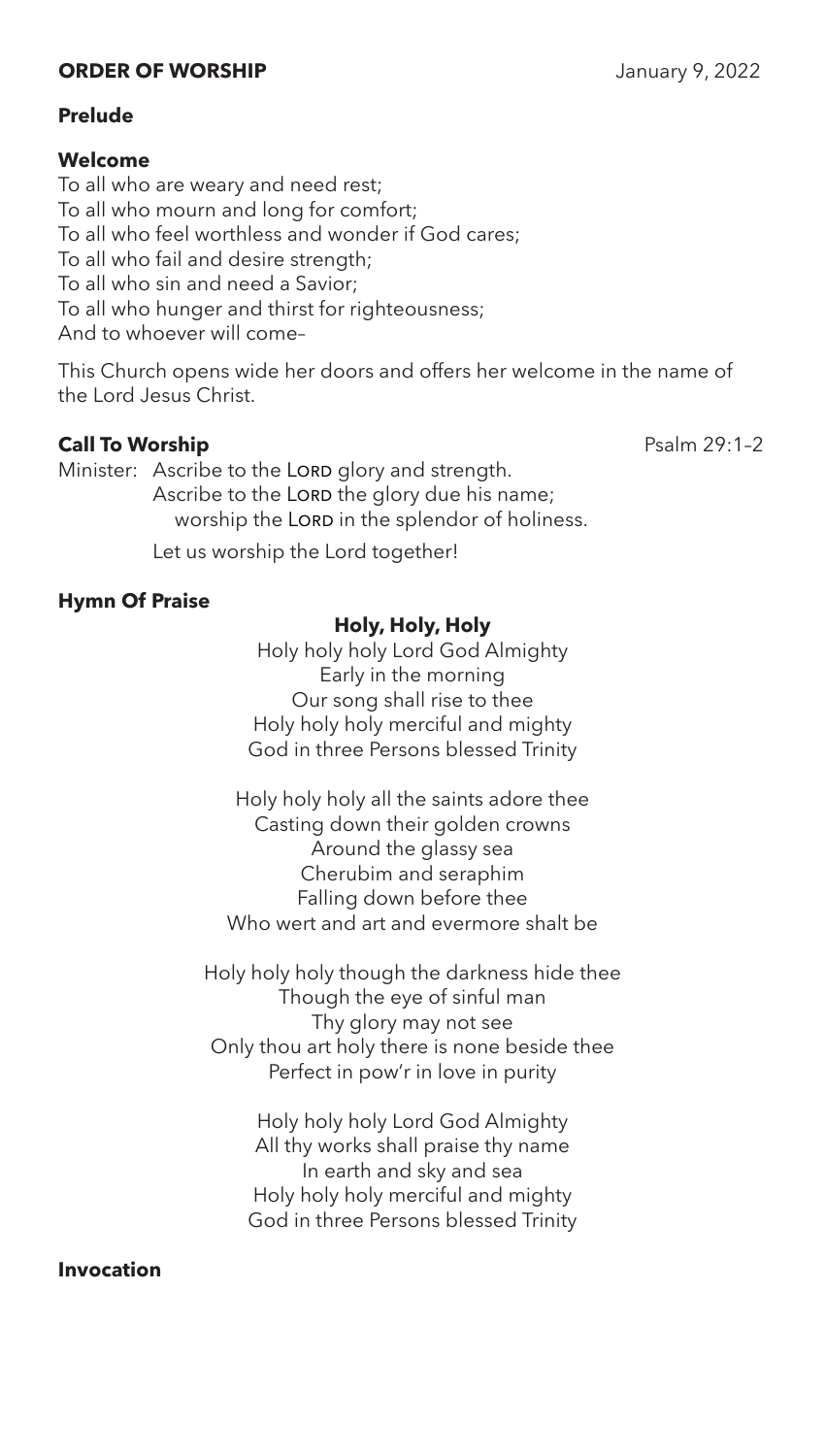# **The Lord's Prayer**

Our Father, who art in heaven, hallowed be thy name. Thy kingdom come, thy will be done, on earth as it is in heaven. Give us this day our daily bread, and forgive us our debts, as we forgive our debtors. And lead us not into temptation, but deliver us from evil. For thine is the kingdom, and the power, and the glory forever. Amen.

# **Gloria Patri**

Glory be to the Father And to the Son and to the Holy Ghost As it was in the beginning Is now and ever shall be World without end Amen Amen

**Affirmation Of Faith** The Heidelberg Catechism Q/A #27 & 28 Minister: What do you understand by the providence of God?

- **People: Providence is the almighty and ever present power of God by which he upholds, as with his hand, heaven and earth and all creatures, and so rules them that leaf and blade, rain and drought, fruitful and lean years, food and drink, health and sickness, prosperity and poverty—all things, in fact, come to us not by chance but from his fatherly hand.**
- Minister: How does the knowledge of God's creation and providence help  $115<sup>2</sup>$
- **People: We can be patient when things go against us, thankful when things go well, and for the future we can have good confidence in our faithful God and Father that nothing will separate us from his love. All creatures are so completely in his hand that without his will they can neither move nor be moved.**

# **King Of Love**

The King of Love my Shepherd is Whose goodness faileth never I nothing lack if I am his And he is mine forever And he is mine forever

Where streams of living water flow My ransomed soul he leadeth And where the fertile pastures grow With food celestial feedeth

# *Chorus*

*Never failing Ruler of my heart Everlasting Lover of my soul On the mountain high or in the valley low The King of Love my Shepherd is The King of Love my Shepherd is*

> Lost and foolish off I strayed But yet in love he sought me And on his shoulder gently laid And home rejoicing brought me *continued*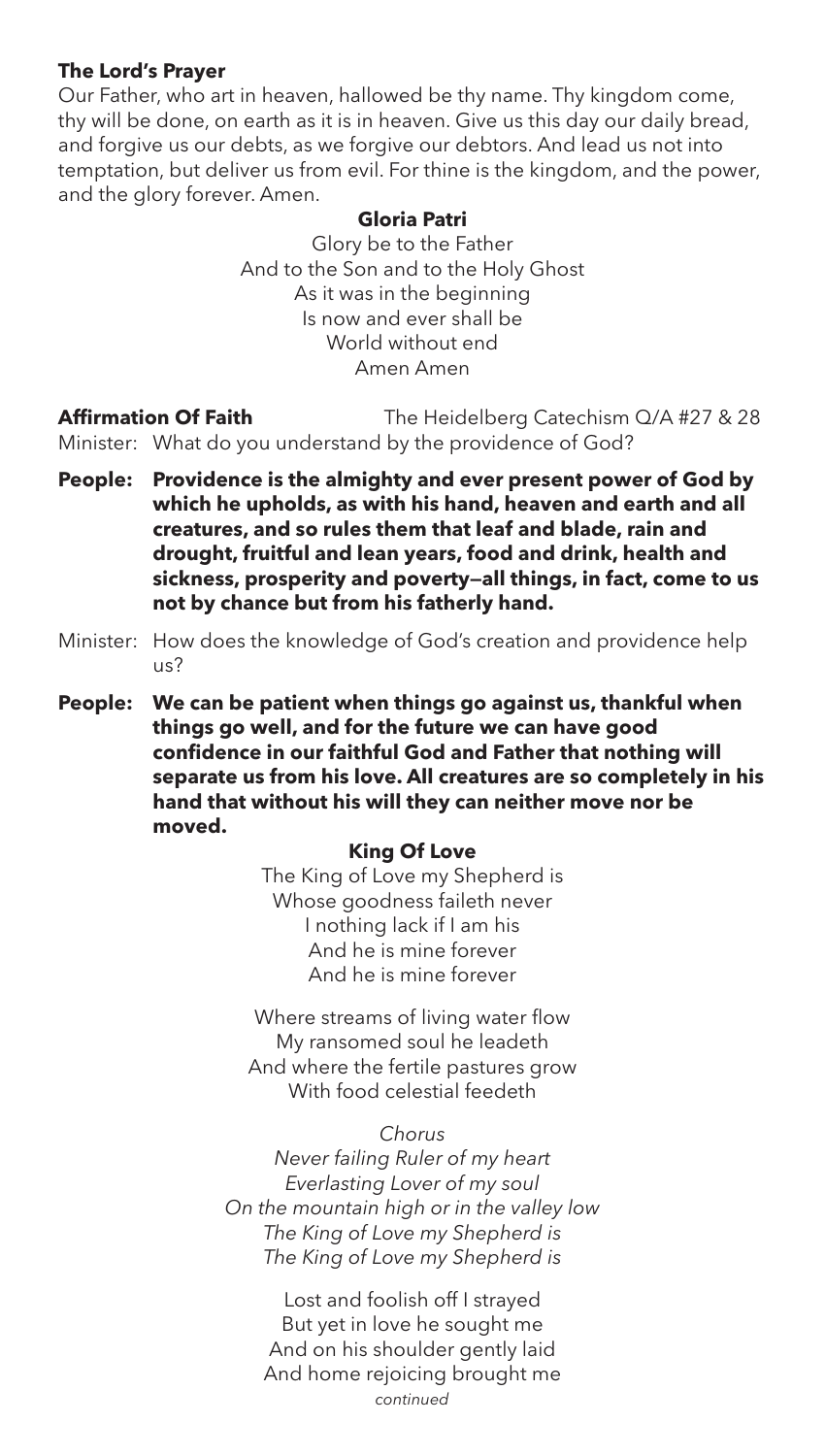In death's dark veil I fear no ill With thee dear Lord beside me Thy rod and staff my comfort still Thy cross before to guide me

### *Chorus*

*Never failing Ruler of my heart Everlasting Lover of my soul On the mountain high or in the valley low The King of Love my Shepherd is The King of Love my Shepherd is*

> Oh Hallelujah Hallelujah Oh Hallelujah Hallelujah

Never failing Ruler of my heart Everlasting Lover of my soul On the mountain high or in the valley low The King of Love my Shepherd is

*Chorus*

And so through all the length of days Thy goodness faileth never Good Shepherd may I sing your praise Within your house forever Within your house forever

# **Call To Confession** Titus 2:11–14

Minister: For the grace of God has appeared, bringing salvation for all people, training us to renounce ungodliness and worldly passions, and to live self-controlled, upright, and godly lives in the present age, waiting for our blessed hope, the appearing of the glory of our great God and Savior Jesus Christ, who gave himself for us to redeem us from all lawlessness and to purify for himself a people for his own possession who are zealous for good works.

**Public Confession Prayer of Confession from the** 31st General Assembly of the PCA

Minister: Let us confess our sins together.

**All: O Lord, how can we stand before you with our numberless and aggravated offenses? We have taken your grace for granted; it has failed to stun us today. We have arrogantly believed that we deserved your grace and thus have mocked your gospel. We have run after vain idols and thus forsaken your sufficiency. We have not loved your church that you bought with your own blood. Forgive us, Lord. We have not loved you with our whole heart. We have not interceded for the world around us. We have failed to be your priests and we have broken your covenant. Lord, it is only because of your compassions through Jesus Christ that we are not consumed. Lead us to repentance and save us from despair. Lord, we have no excuse, but we do have Jesus who has become sin for us so that, in him, we might become the righteousness of God. Help us to believe the gospel for your glory!**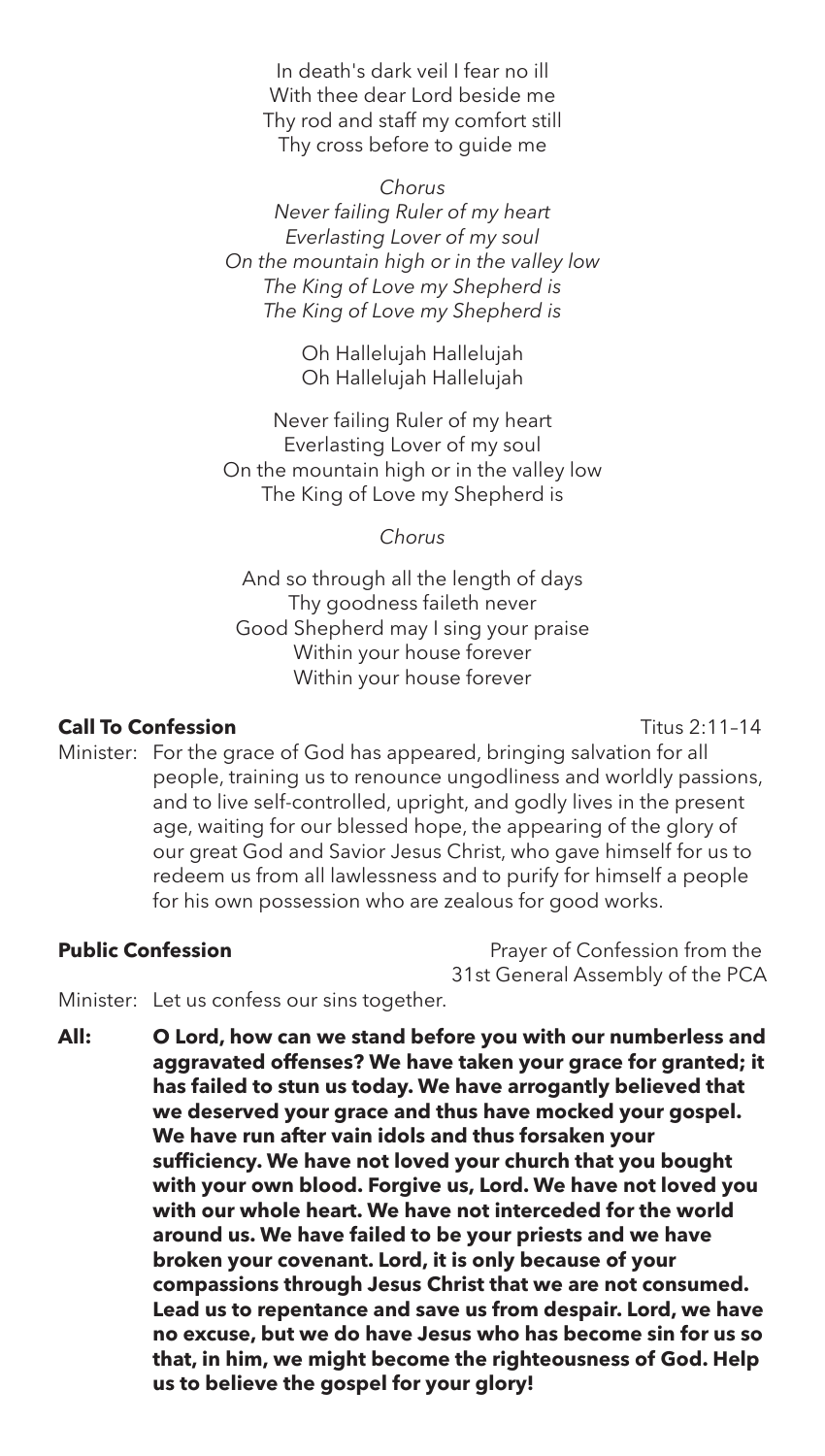# **Silent Confession**

### **Assurance Of Pardon And Comfort** 1 John 1:5, 9

Minister: This is the message we have heard from him and proclaim to you, that God is light, and in him is no darkness at all. If we confess our sins, he is faithful and just to forgive us our sins and to cleanse us from all unrighteousness.

> Hear and receive the good news of the gospel: in Jesus Christ, we are forgiven.

# **People: Thanks be to God!**

# **And Can It Be?**

And can it be that I should gain An int'rest in the Savior's blood Died he for me who caused his pain For me who him to death pursued Amazing love how can it be That thou my God shouldst die for me

*Chorus Amazing love how can it be That thou my God shouldst die for me*

He left his Father;s throne above So free so infinite his grace Emptied himself of all but love And bled for Adam's helpless race 'Tis mercy all immense and free For O my God it found out me

*Chorus*

Long my imprisoned spirit lay Fast bound in sin and nature's night Thine eye diffused a quick'ning ray I woke the dungeon flamed with light My chains fell off my heart was free I rose went forth and followed thee

# *Chorus*

No condemnation now I dread Jesus and all in him is mine Alive in him my living Head And clothed in righteousness divine Bold I approach th'eternal throne And claim the crown thro' Christ my own

*Chorus*

**Pastoral Prayer**